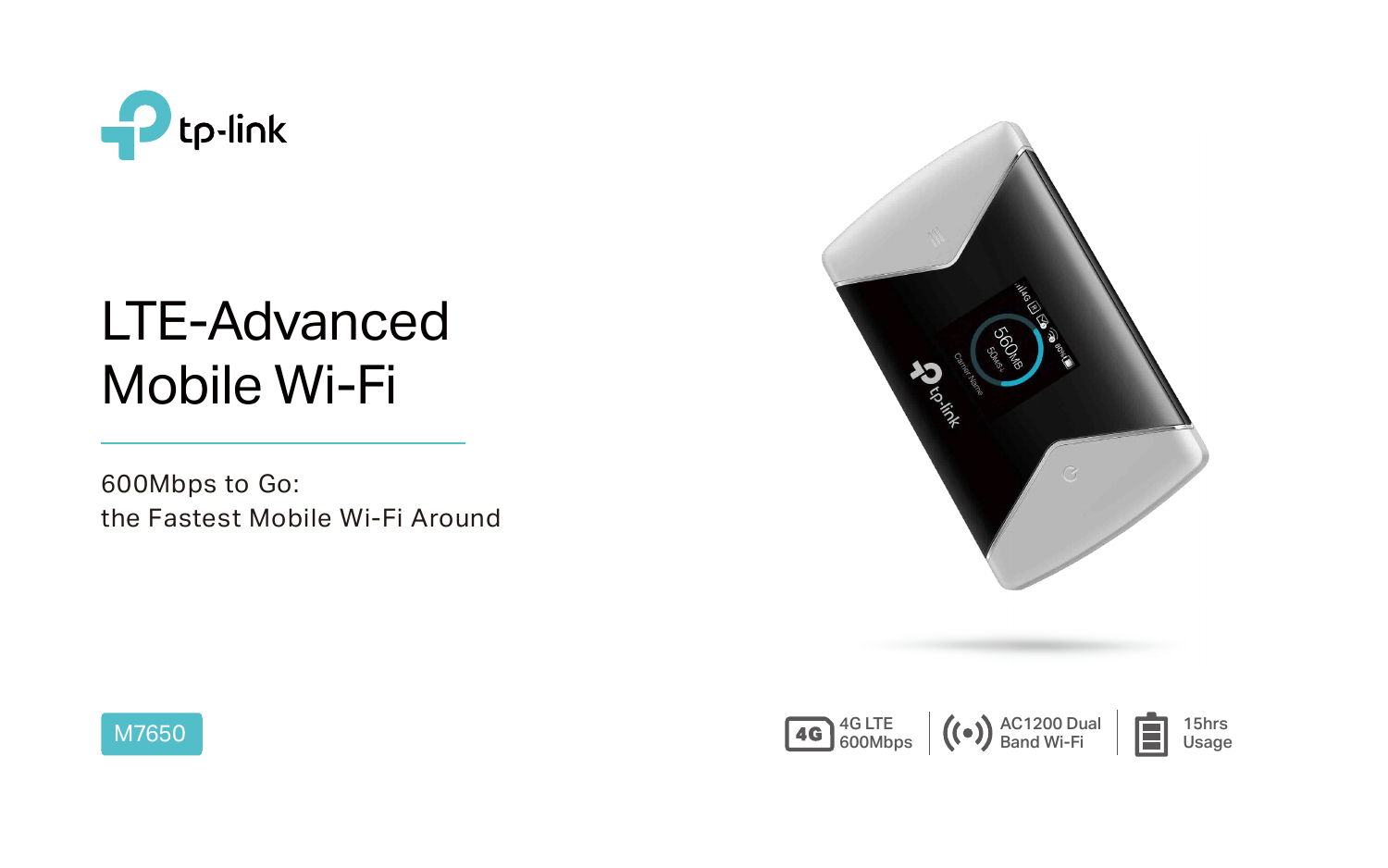The M7650 features a compact, elegant design very suitable for travel, business trips, outdoor activities or wherever you may be.

## **Highlights**

### Share LTE-Advanced Connection on the Go

 The1.44 inch TFT intuitive screen display of M7650 makes it easy to stay within your data budget and helps avoid going over the monthly data cap. The screen also displays other much more information of battery life, signal strength, Wi-Fi status, connected users and more.



## All Useful Info at a Color Screen



ыll  $|R|$ 

\* Parameters above are only for demonstration.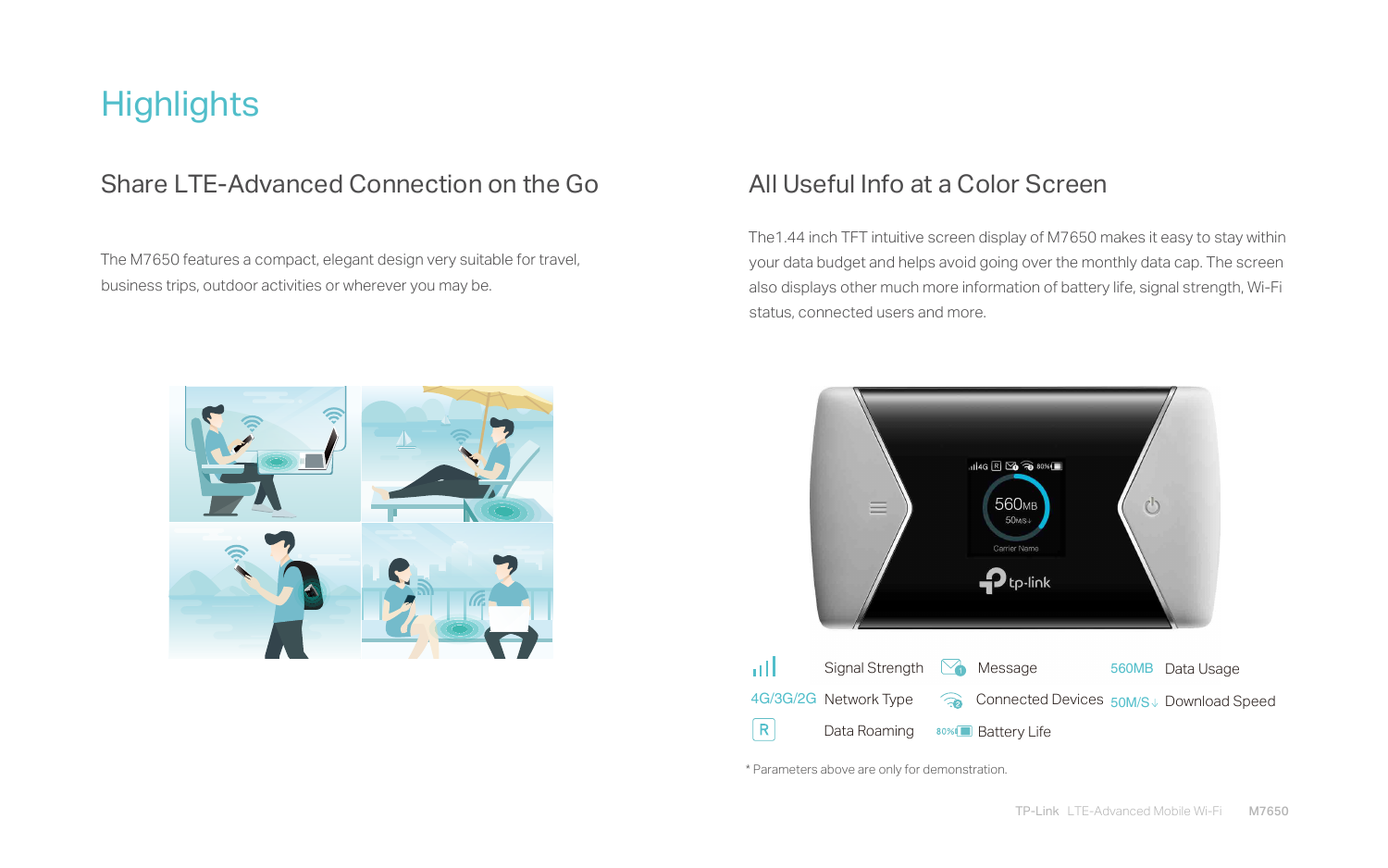TP-Link LTE-Advanced Mobile Wi-Fi M7650

 With the tpMiFi App, you can easily access and manage the M7650 from your connected iOS/Android devices. The tpMiFi app allows you to establish data limits, control which devices can access your Wi-Fi, send messages, and share media files to/from a removable Micro SD card.



## **Highlights**

## Easy Management with the tpMiFi App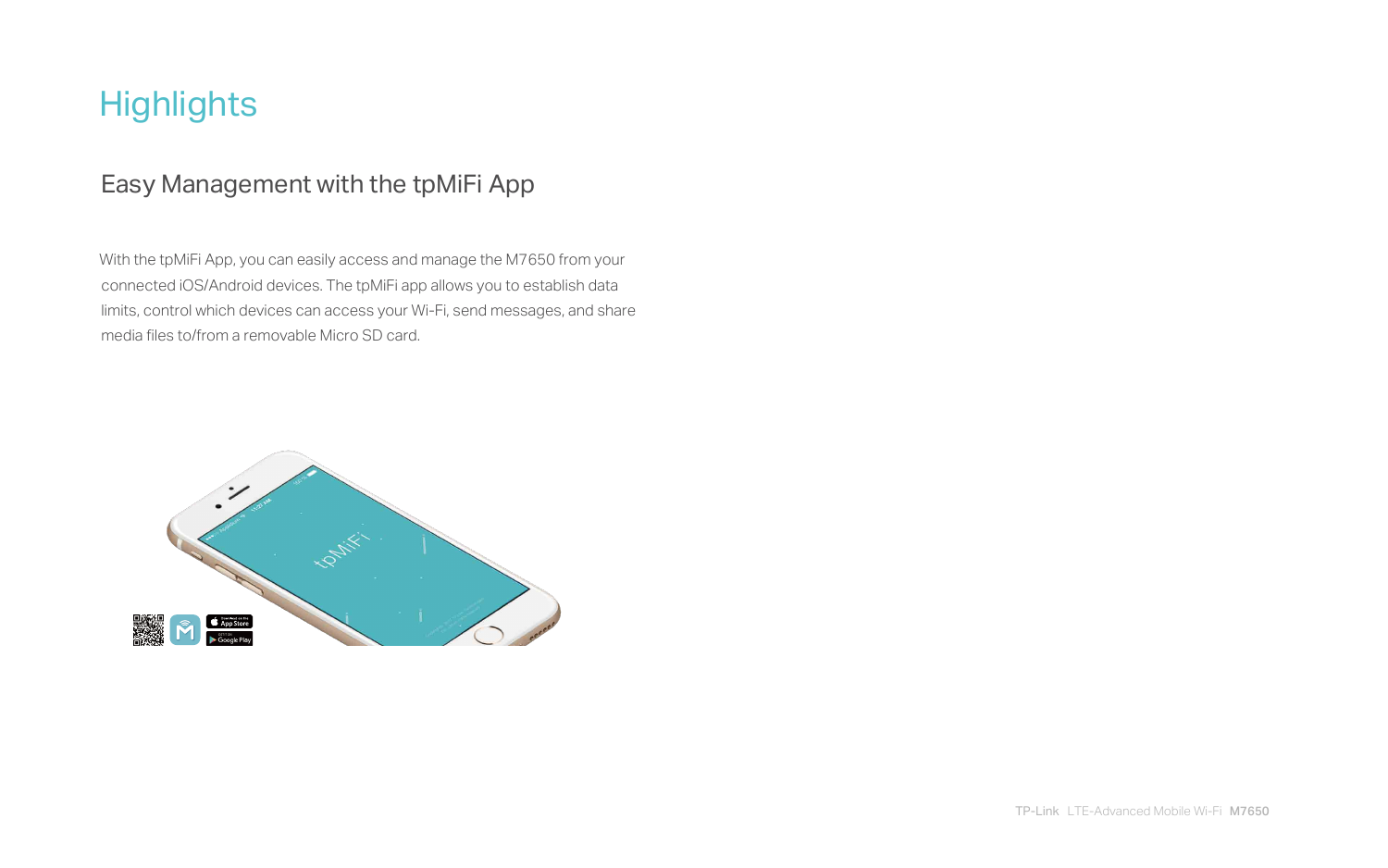## **Features**





### Lightning 4G LTE Advanced Dual Band Wi-Fi 15 Hours Usage

- · The latest generation 4G LTE Advanced Supports 4G LTE Advanced network, compatible with 3G/2G network
- · The Faster Connections reaches up to 600Mbps download speed and 50Mbps upload one, to enjoy HD movies without interruption, download files in seconds, and hold a video chat without dropouts.

- · Dual Band Wi-Fi– Selectable 2.4GHz or 5GHz dual band Wi-Fi, achieves better network connectivity when you are in network interference.
- · High-Speed Hotspots– Shares 2.4GHz 300Mbps or 5GHz 867Mbps Wi-Fi with up to 32 Wi-Fi devices.

- · 3000mAh 3000mAh battery capacity
- · 15 hours 15 hours of 4G sharing
- · 720 hours 720 hours of standby
- \* Actual battery time may vary due to different using environments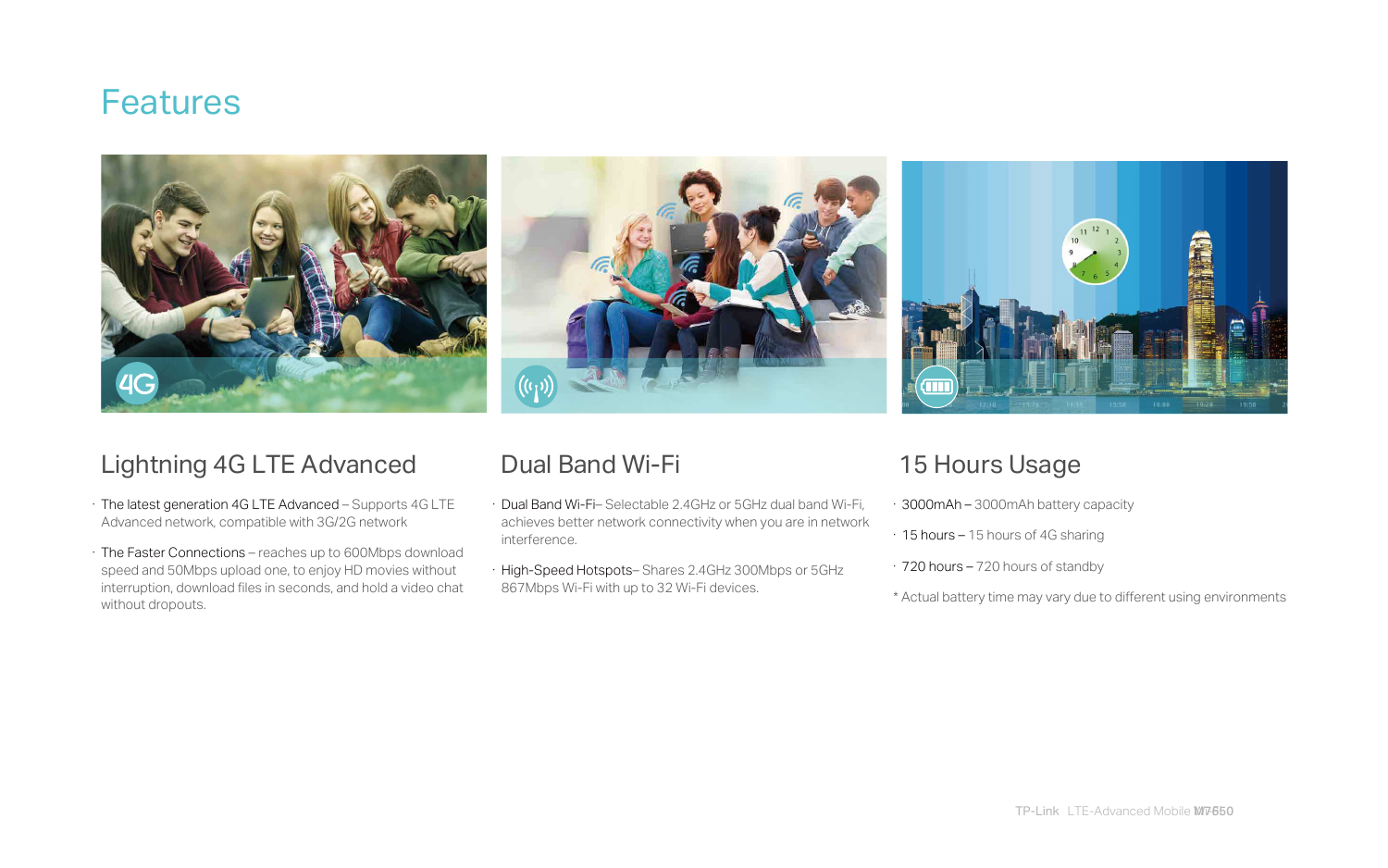## **Features**



- · One-Key Setup To create a hotspot, just insert a SIM card and press the power button.
- $\cdot$  32 devices Supports up to 32 devices simultaneously to share  $\;\cdot\;$  Up to 32GB Equipped with a micro SD card slot for up to 32GB 4G/3G/2G network
- · Compact design Suitable for travel, business trips, outdoor activities or wherever you may be

### Easy Using **Storage Wireless Sharing**

- · Storage Sharing Easily share photos, music, videos and more wirelessly across your network
- of optional storage

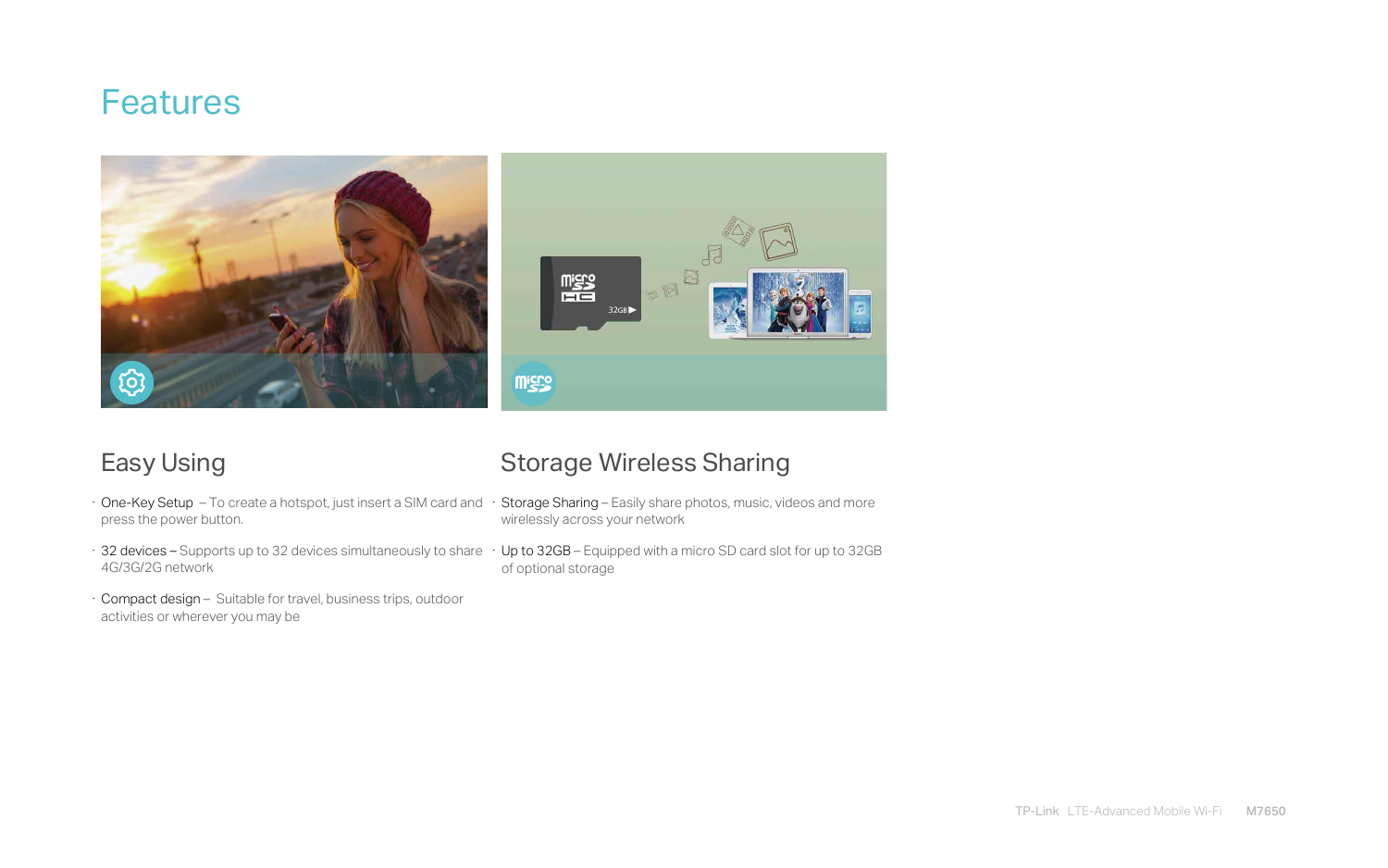## **Specifications**

### **Hardware**

- · Interface : 1 micro USB port for power supply, 1 micro SIM card slot, 1 micro SD card slot
- · Button: Power On/Off Button, Menu Button, Reset Button
- · Screen Display: Traffic statistics, Wi-Fi status, user numbers, network type (2G/3G/4G), signal strength, Internet connection status, messages, battery life, Wi-Fi name, Wi-Fi password.

- Dimensions (W x D x H):  $4.2 \times 2.6 \times 0.6$  in. (106  $\times$  66  $\times$  16mm)
- · Antenna: Internal Antennas

### **Wireless**

· External Power Supply: 5V/1A

### 4G: FDD-LTE B1/B3/B7/B8/B20 (2100/1800/2600/900/800MHz)

· Wireless Standards: IEEE 802.11n/a/ac 5GHz, IEEE 802.11b/g/n

· Signal Rate: Selectable dual band, 300Mbps at 2.4GHz or 867Mbps

- 
- 
- 
- 
- 
- 
- 
- · Network Type:
- 
- 3G: DC-HSPA+/HSPA/UMTS B1/B8 (2100/900MHz)
- 2G: EDGE/GPRS/GSM (850/900/1800/1900MHz)
- 2.4GHz
- · Frequency: 5GHz and 2.4GHz
- at 5GHz
- · Transmit Power: <20dBm
- · Reception Sensitivity:
- 5GHz: 11a 54Mbps: -70dBm;
- 11n HT20 MCS7: -68dBm;
- 11n HT40 MCS7: -65dBm.
- 2.4GHz: 11b 11Mbps: -86dBm;
- 11g 54Mbps: -71dBm;
- 11n HT20 MCS7: -68dBm;
- 11n HT40 MCS7: -65dBm;
- · Wireless Security: Support WPA-PSK/WPA2-PSK,Wireless MAC Filtering, Enable/Disable SSID Broadcast
- · DHCP: Server, Client, DHCP Client List